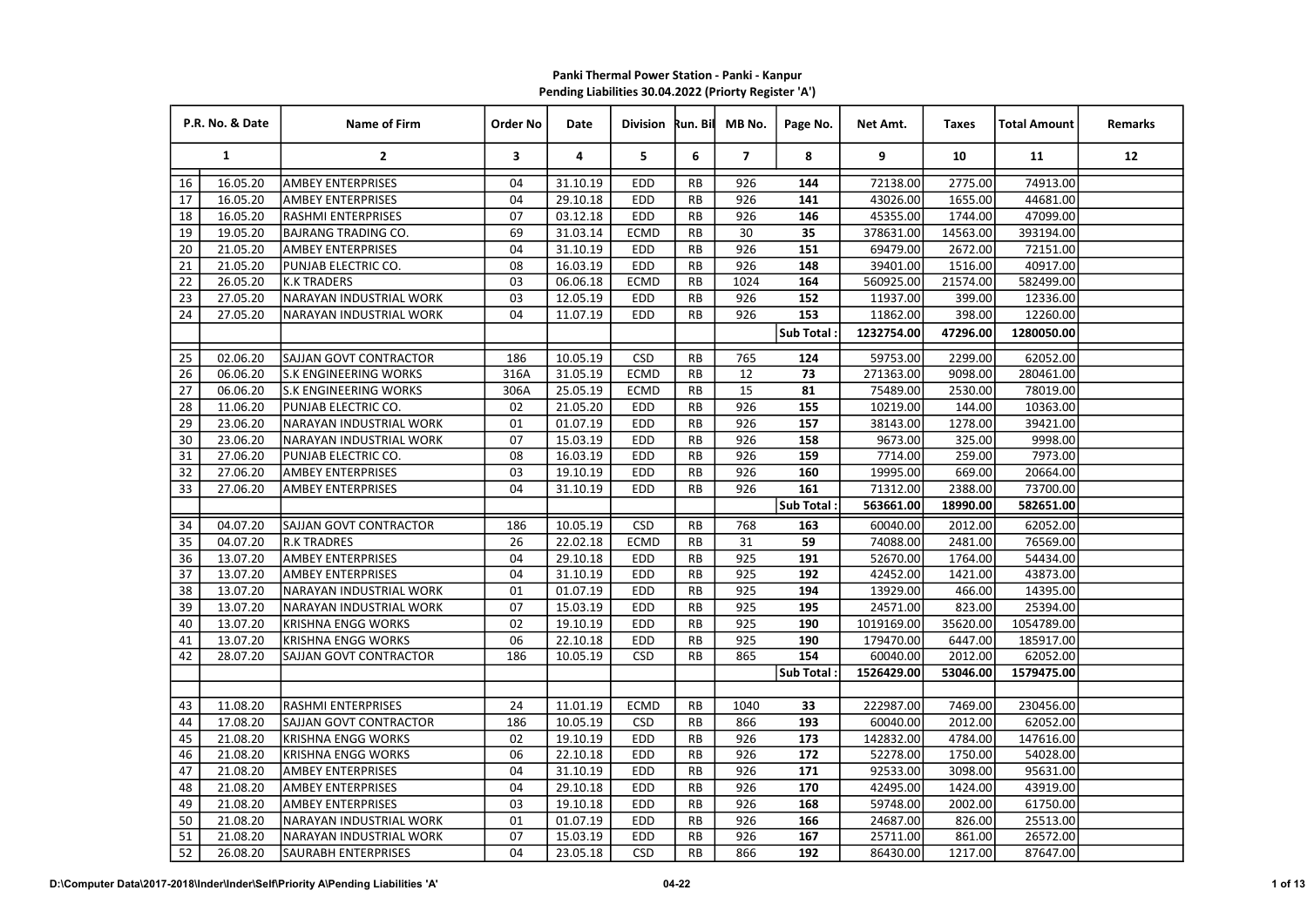|                | $\mathbf{1}$ | $\mathbf{2}$                          | 3         | 4        | 5           | 6         | $\overline{7}$  | 8                | 9          | 10        | 11         | 12 |
|----------------|--------------|---------------------------------------|-----------|----------|-------------|-----------|-----------------|------------------|------------|-----------|------------|----|
| 53             | 26.08.20     | <b>ENVIROCRAT CONSULTANCY SERVICE</b> | 11        | 03.08.20 | <b>ECMD</b> | RB        | 988             | 85               | 403975.00  | 13531.00  | 417506.00  |    |
| 54             | 28.08.20     | PUNJAB ELECTRIC CO.                   | 08        | 16.03.19 | <b>EDD</b>  | <b>RB</b> | 926             |                  | 47071.00   | 1576.00   | 48647.00   |    |
|                |              |                                       |           |          |             |           |                 | <b>Sub Total</b> | 1260787.00 | 40550.00  | 1301337.00 |    |
| 55             | 19.09.20     | SAJJAN GOVT CONTRACTOR                | 186       | 10.05.19 | <b>CSD</b>  | <b>RB</b> | 769             | 134              | 60040.00   | 2012.00   | 62052.00   |    |
|                |              |                                       |           |          |             |           |                 | Sub Total:       | 60040.00   | 2012.00   | 62052.00   |    |
|                |              |                                       |           |          |             |           |                 |                  |            |           |            |    |
| 56             | 21.10.20     | <b>RASHMI ENTERPRISES</b>             | 02        | 03.07.18 | EMCD-III    | <b>RB</b> | 926             | 177              | 88515.00   | 2965.00   | 91480.00   |    |
| 57             | 21.10.20     | <b>BAJRANG TRADING CO.</b>            | 20        | 27.12.17 | <b>ECMD</b> | <b>RB</b> | 968             | 9                | 66297.00   | 2549.00   | 68846.00   |    |
| 58             | 21.10.20     | <b>BAJRANG TRADING CO.</b>            | 21        | 27.12.17 | <b>ECMD</b> | RB        | 778             | 195              | 105570.00  | 4060.00   | 109630.00  |    |
| 59             | 21.10.20     | NARAYAN INDUSTRIAL WORK               | 01        | 01.07.19 | O&MC-II     | <b>RB</b> | 926             | 179              | 24567.00   | 823.00    | 25390.00   |    |
| 60             | 22.10.20     | <b>K.K TRADERS</b>                    | 03        | 25.05.19 | <b>ECMD</b> | <b>RB</b> | 31              | 81               | 99037.00   | 3318.00   | 102355.00  |    |
| 61             | 22.10.20     | <b>KRISHNA ENGG WORKS</b>             | 06        | 22.10.18 | EDD         | RB        | 926             | 180              | 101213.00  | 3391.00   | 104604.00  |    |
| 62             | 27.10.20     | <b>KRISHNA ENGG WORKS</b>             | 02        | 19.10.20 | O&MC-II     | <b>RB</b> | $\overline{53}$ | 01               | 282250.00  | 9453.00   | 291703.00  |    |
| 63             | 27.10.20     | <b>AMBEY ENTERPRISES</b>              | 04        | 31.10.19 | EDD         | <b>RB</b> | 926             | 184              | 66518.00   | 2229.00   | 68747.00   |    |
| 64             | 27.10.20     | NARAYAN INDUSTRIAL WORK               | 02        | 02.05.19 | O&MC-II     | <b>RB</b> | 53              | $\mathbf{2}$     | 57941.00   | 1940.00   | 59881.00   |    |
|                |              |                                       |           |          |             |           |                 | <b>Sub Total</b> | 891908.00  | 30728.00  | 922636.00  |    |
|                |              |                                       |           |          |             |           |                 |                  |            |           |            |    |
| 65             | 23.11.20     | <b>AMBEY ENTERPRISES</b>              | 06        | 12.02.20 | <b>EDD</b>  | <b>RB</b> | 926             | 186              | 30341.00   | 1015.00   | 31356.00   |    |
| 66             | 23.11.20     | PUNJAB ELECTRIC CO.                   | 08        | 16.03.19 | <b>EDD</b>  | <b>RB</b> | 926             | 185              | 38529.00   | 1291.00   | 39820.00   |    |
|                |              |                                       |           |          |             |           |                 | <b>Sub Total</b> | 68870.00   | 2306.00   | 71176.00   |    |
|                |              |                                       |           |          |             |           |                 |                  |            |           |            |    |
| 67             | 01.12.20     | <b>AMBEY ENTERPRISES</b>              | 04<br>199 | 10.08.18 | EDD         | <b>RB</b> | 189             | 926              | 10558.00   | 354.00    | 10912.00   |    |
| 68             | 16.12.20     | <b>AGRAWAL &amp; ASSOCIATES</b>       |           | 18.12.13 | CHD         | <b>RB</b> | 892             | 82               | 194910.00  | 102868.00 | 297778.00  |    |
|                |              |                                       |           |          |             |           |                 | Sub Total:       | 205468.00  | 103222.00 | 308690.00  |    |
| 69             | 05.01.21     | <b>AMBEY ENTERPRISES</b>              | 04        | 31.10.19 | <b>EDD</b>  | <b>RB</b> | 74              | $\mathbf{1}$     | 173671.00  | 5817.00   | 179488.00  |    |
| 70             | 15.01.21     | PUNJAB ELECTRIC CO.                   | 08        | 16.03.19 | EDD         | <b>RB</b> | 74              | 4                | 17535.00   | 588.00    | 18123.00   |    |
| 71             | 31.01.21     | GOVIND KRISHNA ENTERPRISE             | 01        | 21.05.19 | <b>ECMD</b> | <b>RB</b> | 30              | 44               | 471660.00  | 15796.00  | 487456.00  |    |
|                |              |                                       |           |          |             |           |                 | Sub Total        | 662866.00  | 22201.00  | 685067.00  |    |
|                |              |                                       |           |          |             |           |                 |                  |            |           |            |    |
| 72             | 01.02.21     | <b>ENVIROCRAT CONSULTANCY SERVICE</b> | 11        | 03.08.19 | <b>ECMD</b> | <b>RB</b> | 988             | 99               | 178800.00  | 5989.00   | 184789.00  |    |
| 73             | 01.02.21     | NARAYAN INDUSTRIAL WORK               | 02        | 09.10.20 | ECMD-VIII   | <b>RB</b> | 74              | 6                | 51474.00   | 1725.00   | 53199.00   |    |
| 74             | 18.02.21     | RASHMI ENTERPRISES                    | 07        | 03.12.18 | EDD         | <b>RB</b> | 74              | 10               | 35377.00   | 1186.00   | 36563.00   |    |
| 75             | 18.02.21     | <b>AMBEY ENTERPRISES</b>              | 04        | 31.10.19 | EDD         | RB        | 74              | 11               | 54547.00   | 1827.00   | 56374.00   |    |
|                |              |                                       |           |          |             |           |                 | <b>Sub Total</b> | 320198.00  | 10727.00  | 330925.00  |    |
|                |              |                                       |           |          |             |           |                 |                  |            |           |            |    |
| 76             | 19.03.21     | NARAYAN INDUSTRIAL WORK               | 01        | 01.07.19 | <b>EDD</b>  | <b>RB</b> | 74              | 17               | 9486.00    | 318.00    | 9804.00    |    |
| $77 \,$        | 26.03.21     | <b>KRISHNA ENGG WORKS</b>             | 06        | 22.10.18 | <b>EDD</b>  | RB        | 74              | 18               | 144301.00  | 4833.00   | 149134.00  |    |
| 78             | 26.03.21     | <b>AMBEY ENTERPRISES</b>              | 03        | 19.10.19 | EDD         | RB        | 74              | 19               | 48755.00   | 1634.00   | 50389.00   |    |
|                |              |                                       |           |          |             |           |                 | Sub Total:       | 202542.00  | 6785.00   | 209327.00  |    |
|                |              |                                       |           |          |             |           |                 |                  |            |           |            |    |
| $\mathbf{1}$   | 20.05.21     | RASHMI ENTERPRISES                    | 07        | 03.12.18 | EDD         | RB        | 74              | 22               | 27008.00   | 1039.00   | 28047.00   |    |
|                |              |                                       |           |          |             |           |                 | Sub Total:       | 27008.00   | 1039.00   | 28047.00   |    |
|                |              |                                       |           |          |             |           |                 |                  |            |           |            |    |
| $\overline{2}$ | 25.06.21     | <b>ENVIROCRAT CONSULTANCY SERVICE</b> | 11        | 03.08.19 | CCD-III     | <b>RB</b> | 1009            | 57               | 97945.00   | 3767.00   | 101712.00  |    |
|                |              |                                       |           |          |             |           |                 | <b>Sub Total</b> | 97945.00   | 3767.00   | 101712.00  |    |
|                |              |                                       |           |          |             |           |                 |                  |            |           |            |    |